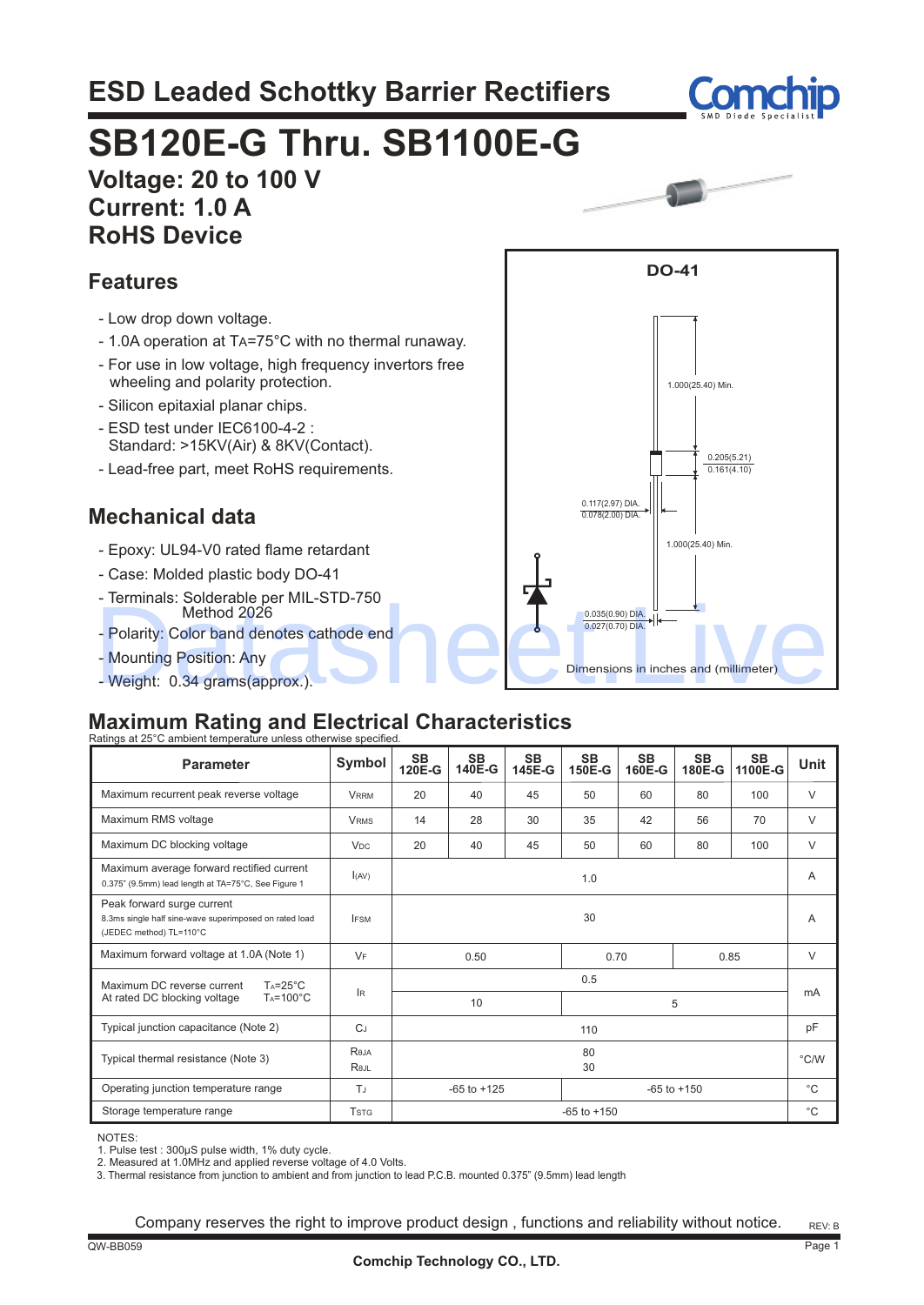

## RATING AND CHARACTERISTIC CURVES (SB120E-G Thru. SB1100E-G)









Fig.5 - Typical Junction Capacitance



Fig.4A - Typical Reverse Characteristics







#### QW-BB059 Page 2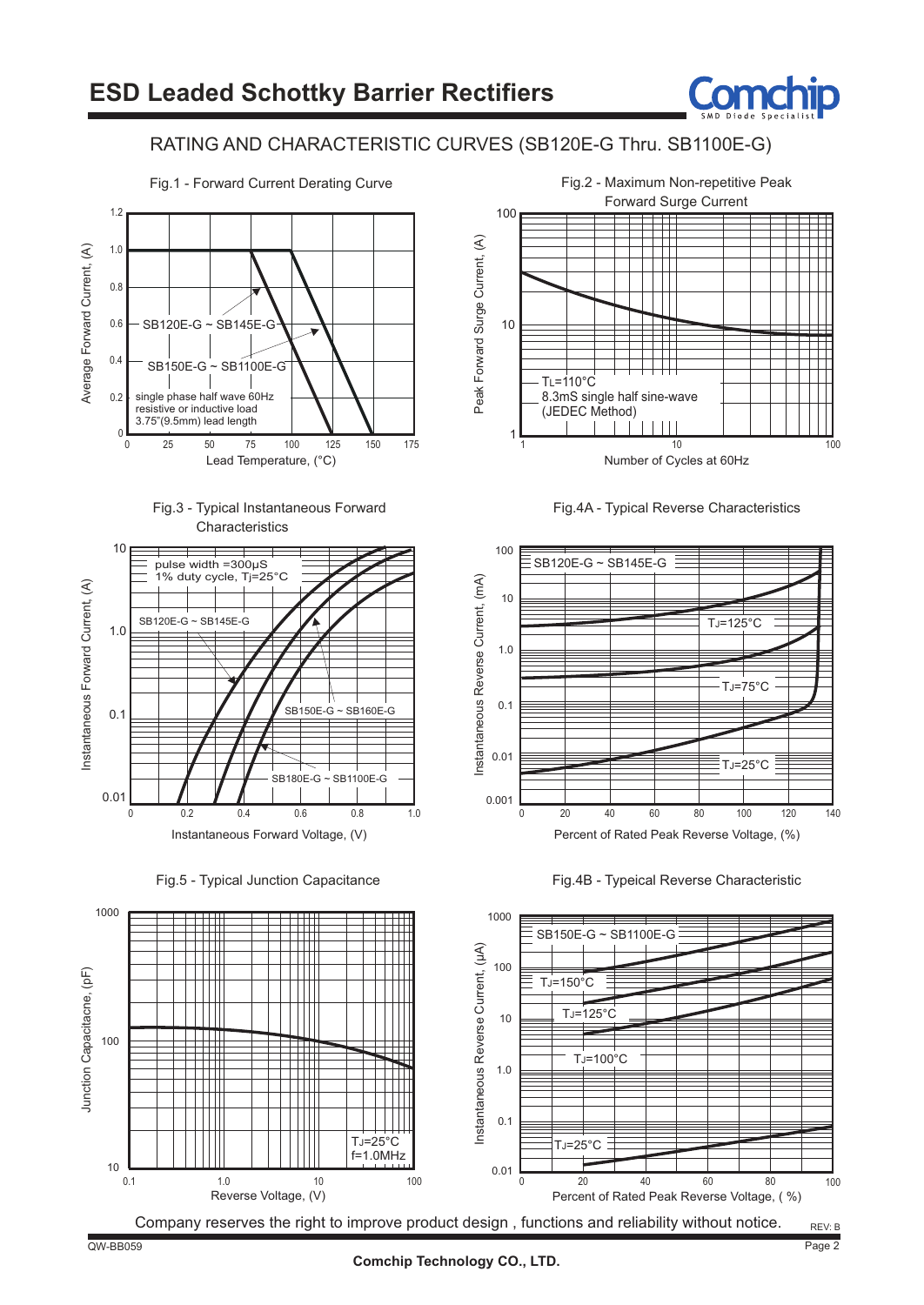

# **Taping Specification For Axial Lead Diodes**







![](_page_2_Figure_6.jpeg)

|              | <b>SYMBOL</b> |                   |                   |               |                   |               | $ L_1-L_2 $   |
|--------------|---------------|-------------------|-------------------|---------------|-------------------|---------------|---------------|
| <b>DO-41</b> | (mm)          | $5.00 \pm 0.50$   | $52.40 \pm 1.50$  | $1.60$ (max)  | $6.00 \pm 0.40$   | $3.00$ (max)  | $1.00$ (max)  |
|              | (inch)        | $0.197 \pm 0.020$ | $2.063 \pm 0.059$ | $0.063$ (max) | $0.236 \pm 0.016$ | $0.118$ (max) | $0.039$ (max) |

|              | <b>SYMBOL</b> | D1                | D <sub>0</sub>    |        | W0                |                    | W                 |                   |
|--------------|---------------|-------------------|-------------------|--------|-------------------|--------------------|-------------------|-------------------|
| <b>DO-41</b> | (mm)          | $82.20 \pm 0.30$  | $16.60 \pm 0.40$  | 330.00 | $77.00 \pm 1.00$  | $260.00 \pm 5.00$  | $75.00 \pm 5.00$  | $140.00 \pm 5.00$ |
|              | (inch)        | $3.236 \pm 0.012$ | $0.654 \pm 0.016$ | 12.992 | $3.031 \pm 0.039$ | $10.236 \pm 0.197$ | $2.953 \pm 0.197$ | 5.512± 0.197      |

Company reserves the right to improve product design , functions and reliability without notice.